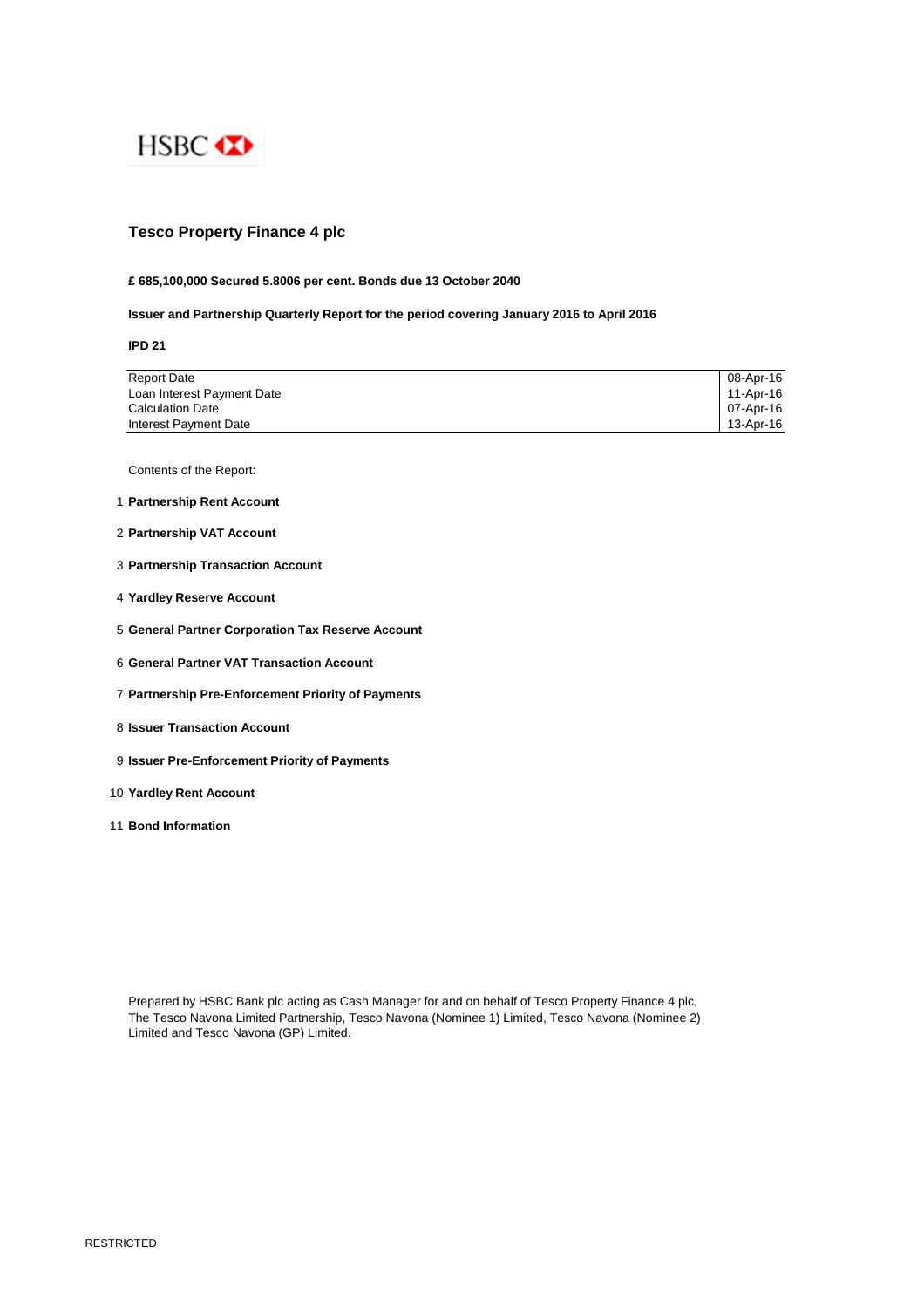## **1. Partnership Rent Account 707**

|              | Opening Balance                    | 5.000.00 Cr         |
|--------------|------------------------------------|---------------------|
| <b>IDATE</b> | <b>ENTRY DETAILS</b>               | CR/DR<br>AMOUNT (£) |
| 09-Feb-11    | Initial Deposit on Closing Date    | 5,000.00 Cr         |
| 20-Jan-16    | <b>Tesco Stores</b>                | 2,806.42 Cr         |
| 23-Mar-16    | Rent                               | 8,547,937.61 Cr     |
| 11-Apr-16    | To Partnership Transaction Account | 8.550.744.03 Dr     |
|              | Closing Balance                    | 5,000.00 Cr         |

## **2. Partnership VAT Account 70728703**

|                                                                                                                                                                | Opening Balance                                                                                                                                                                                                                                                  | 1,988,304.35 Cr                                                                                                                                                                       |  |
|----------------------------------------------------------------------------------------------------------------------------------------------------------------|------------------------------------------------------------------------------------------------------------------------------------------------------------------------------------------------------------------------------------------------------------------|---------------------------------------------------------------------------------------------------------------------------------------------------------------------------------------|--|
| <b>DATE</b>                                                                                                                                                    | <b>ENTRY DETAILS</b>                                                                                                                                                                                                                                             | AMOUNT (£)<br>CR/DR                                                                                                                                                                   |  |
| 14-Jan-16<br>14-Jan-16<br>21-Jan-16<br>21-Jan-16<br>$21 - Jan-16$<br>29-Jan-16<br>05-Feb-16<br>25-Feb-16<br>$07-Mar-16$<br>23-Mar-16<br>29-Mar-16<br>31-Mar-16 | SAVILLS (UK) LIMTED<br>SAVILLS (UK) LIMTED<br>SAVILLS (UK) LIMTED<br>SAVILLS (UK) LIMTED<br><b>HMRC</b><br>SAVILLS (UK) LIMTED<br>SAVILLS (UK) LIMTED<br><b>HMRC</b><br>SAVILLS (UK) LIMTED<br><b>TESCO STORES</b><br>SAVILLS (UK) LIMTED<br>SAVILLS (UK) LIMTED | 2,543.35 Cr<br>6,470.44 Cr<br>833.33 Cr<br>2,608.79 Cr<br>1,825,766.94 Dr<br>893.88 Cr<br>8,147.23 Cr<br>9,790.63 Dr<br>2,383.76 Cr<br>1,839,145.64 Cr<br>5,135.00 Cr<br>18.145.90 Cr |  |
|                                                                                                                                                                | <b>Closing Balance</b>                                                                                                                                                                                                                                           | 2.039.054.10 Cr                                                                                                                                                                       |  |

## **3. Partnership Transaction Account 70728711**

|                 | Opening Balance                       | 222.336.26 Cr    |       |
|-----------------|---------------------------------------|------------------|-------|
| <b>DATE</b>     | <b>ENTRY DETAILS</b>                  | AMOUNT (£)       | CR/DR |
|                 |                                       |                  |       |
| $06 - Jan - 16$ | Credit Interest                       | 1,320.93 Cr      |       |
| 11-Apr-16       | Transfer from Rent                    | 8,550,744.03 Cr  |       |
| 11-Apr-16       | <b>Trustee Fee</b>                    | 1,500.00 Dr      |       |
| 11-Apr-16       | <b>Ongoing Fee</b>                    | 63,155.20 Dr     |       |
| 11-Apr-16       | Expenses                              | 68,384.06 Dr     |       |
| 11-Apr-16       | Partnership Swap payment              | 1,014,210.80 Cr  |       |
| 11-Apr-16       | Partnership Debt                      | 10,277,163.52 Dr |       |
| 11-Apr-16       | <b>Yardley Rent Account</b>           | 883,598.89 Cr    |       |
| 11-Apr-16       | Transfer from Partnership VAT Account |                  | ΙCι   |
| 11-Apr-16       | Property Pool Manager Fee             | 32,452.20 Dr     |       |
|                 | <b>Closing Balance</b>                | 229,555.93 Cr    |       |

# **4. Yardley Reserve Account 70729192** Opening Balance 261,926.83 Cr DATE ENTRY DETAILS AMOUNT (£) CR/DR 07-Apr-16 Credit Interest Cr 97.95 Closing Balance 262,024.78 Cr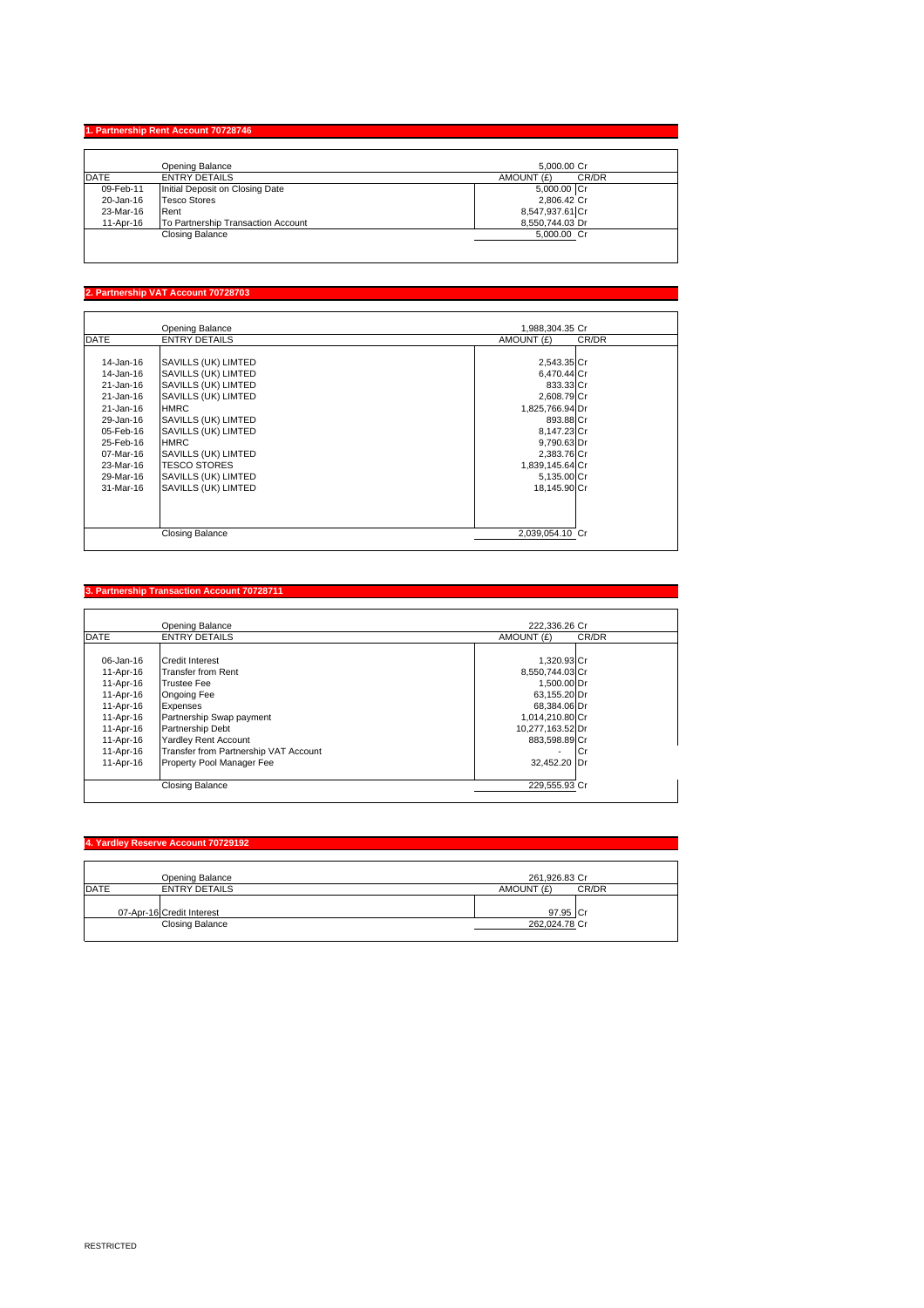|             | 5. General Partner Corporation Tax Reserve Account 70728770 |                            |
|-------------|-------------------------------------------------------------|----------------------------|
|             | Opening Balance                                             | 309.853.86 Cr              |
| <b>DATE</b> | <b>ENTRY DETAILS</b>                                        | AMOUNT (£)<br>CR/DR        |
|             | 07-Apr-16 Credit Interest<br>Closing Balance                | 115.88 Cr<br>309,969.74 Cr |

### **6. General Partner VAT Transaction Account 70728762**

|             | Opening Balance        | $0.00C$ r           |
|-------------|------------------------|---------------------|
| <b>DATE</b> | <b>ENTRY DETAILS</b>   | CR/DR<br>AMOUNT (£) |
|             |                        |                     |
|             |                        |                     |
|             |                        |                     |
|             | <b>Closing Balance</b> | $0.00$ Cr           |
|             |                        |                     |

**Expense Reserve Ledger - Max GBP 500,000.00**

Date

Opening Balance 222,336.26 Cr<br>11-Apr-16 7,219.67 Cr 1,000.120 Cr

Balance 229,555.93

**Pre-Enforcement Priority of Paym** Date **Funds Paid Out of account (£) Funds Received into account (£)** 11-Apr-16 **Partnership Available Funds** a Rental Income 8,550,744.03 b Funds from Yardley Accounts 883,598.89 c Funds from Issuer under Partnership Swaps 10,016,573.00 d From Partnership VAT Account 0.00 e From Partnership Disposal Proceeds Account 0.000 or the from Partnership Disposal Proceeds Account 0.000 or the from Partnership Disposal Proceeds Account 0.000 or the from Partnership Disposal Proceeds Account 0.000 or f From Partnership Insurance Proceeds Account 0.00 g Interest received by the Partnership Accounts and Rent Account 1,320.93 **Eligible Investment Earnings by Partnership** i Advance under Committed Subordinated Loan Agreement 0.00 Advance from Drawdown of Yardley Reserve Loan<br>
Net proceeds of a CPO Disposal or a Mortgage Property<br>
From 3rd anniversay of Closing, funds from Yardley Reserve Loan Ledger<br>
0.000 k Net proceeds of a CPO Disposal or a Mortgage Property and Ledger (Cample 1998) of the Superior of the Superi<br>I From 3rd anniversay of Closing, funds from Yardley Reserve Loan Ledger (Cample 1999) of the Superior of the Net proceeds of a disposal of a Mortgage Property **1996** Contract the Contract of a Mortgage Property **0.00** Any other sums standing to the credit of the Partnership Transaction Ac 0.00 **Partnership Pre-Enforcement Priority of Payments** a Partnership Security Trustee Fees<br>b Sourity Trustee Fee, Bond Trustee, operating expenses of the Issuer 57,405.20 b 57,405.20 Issuer Security Trustee Fee, Bond Trustee, operating expenses of the Issuer (Ongoing Partnership Facility Fee) Partnership Operating Expenses excluding GP UK Tax 68,384.06 Partnership Operator Fee Property Advisor Fee (Annual 30K) n Leonie Corporate Services Provider Fee<br>Nominees Corporate Services Provider Fee<br>Nominees Holdco Corporate Services Provider Fee Nominees Holdco Corporate Services Provider Fee PL Propco Corporate Services Provider Fees d Nominees Side Letter payments and the state of the state of the state of the state of the state of the state of the state of the state of the state of the state of the state of the state of the state of the state of the d Nominees Holdco Side Letter payments and the contract of the Letter payments of the contract of the contract of the contract of the contract of the contract of the contract of the contract of the contract of the contract Account Bank Fee Cash Manager Fee Saam manager Fee<br>Yardley Cash Manager Fee Issuer Account Bank, PPA CM, CSP Fee (Ongoing Partnership Facility Fee) 5,000.00 d Headlease payment<br>Headlease payment<br>Partnershin Expenses Ledger navment (may £6.250 indexed annually) [7.219.67] Partnership Expenses Ledger payment (max £6,250 indexed annually) 7,219.67<br>Partnership Debt Interest 9,801,786.52 Fartnership Debt Interest<br>
Partnership Debt Interest<br>
Partnership Swap payment<br>
9,002,362.20<br>
9,002,362.20 f Partnership Swap payment 9,002,362.20 g Partnership Debt Principal 475,377.00 h Issuer Partnership Swap Termination Amount (Ongoing Partnership Facility<br>|Issuer Partnership Swap Termination Amount (Ongoing Partnership Facility Fee) 750.00 i Property Pool Manager Fee 32,452.20 j Partnership Swap Termination Amount - Partnership Expenses Ledger payment Alteration Adjustment Rent Substitution Adjustment Rent Credited to Subordinated Loan Reserve Ledger Payments to the Subordinated Loan Facility Provider **Partnership Distribution Account - Account - Account - Account - Account - Account - Account - Account - Account** 

**Totals** 19,452,236.85 19,452,236.85 19,452,236.85 19,452,236.85 19,452,236.85 19,452,236.85 19,452,236.85 19,452,236.85 19,452,236.85 19,452,236.85 19,452,236.85 19,452,236.85 19,452,236.85 19,452,236.85 19,452,236.85 19,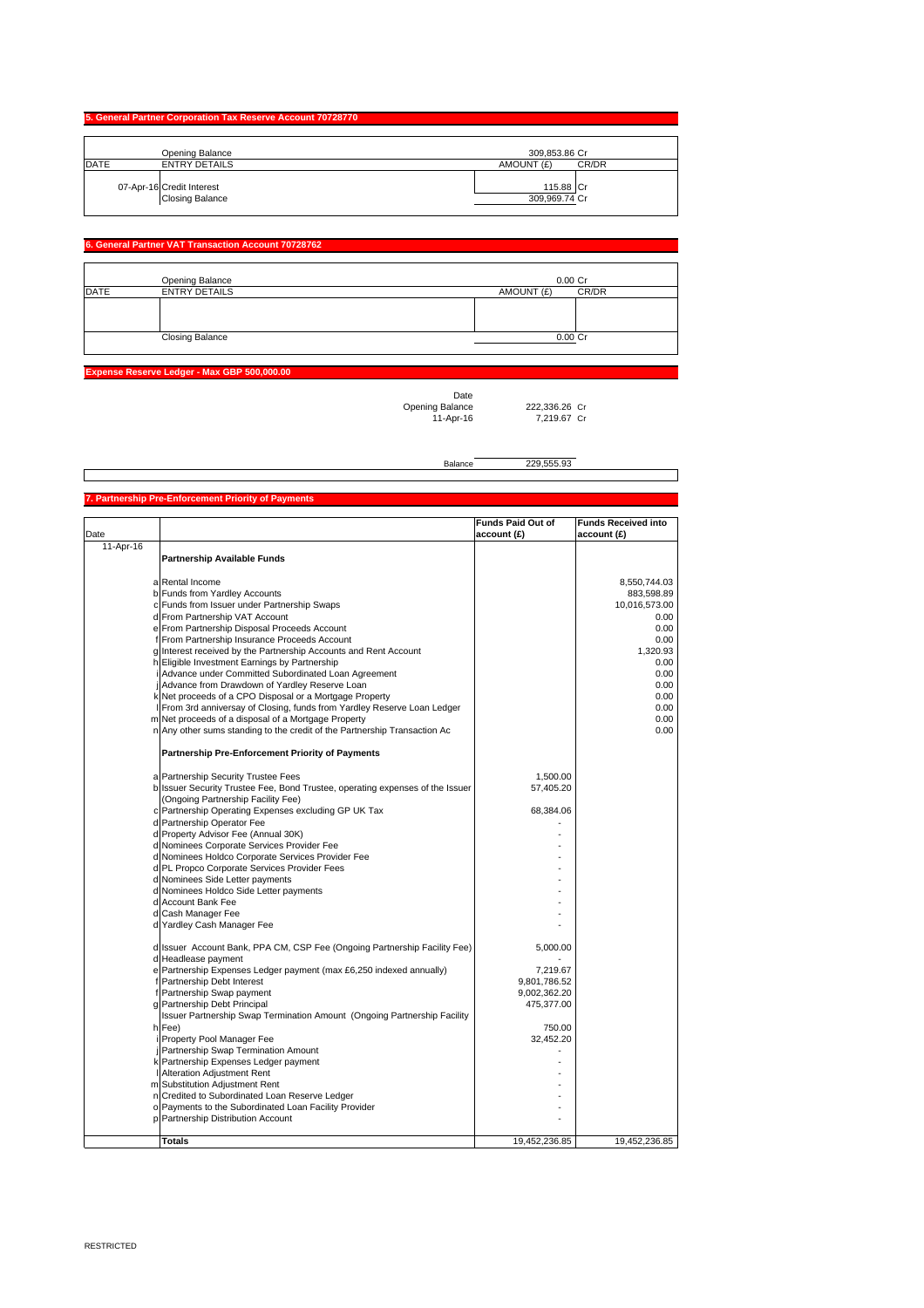|             | Opening Balance        | 28.041.53 Cr     |       |
|-------------|------------------------|------------------|-------|
| <b>DATE</b> | <b>ENTRY DETAILS</b>   | AMOUNT (£)       | CR/DR |
| 01-Feb-16   | Interest               | 87.81 Cr         |       |
| 01-Mar-16   | Interest               | 3.35 Cr          |       |
| 01-Apr-16   | Interest               | 3.58 Cr          |       |
| 13-Apr-16   | <b>Swaps Receipts</b>  | 19,018,935.20 Cr |       |
| 13-Apr-16   | Swap Pays              | 19,018,935.20 Dr |       |
| 13-Apr-16   | Partnership Debt       | 10,339,568.72 Cr |       |
| 13-Apr-16   | <b>Expenses</b>        | 62,405.20 Dr     |       |
| 13-Apr-16   | <b>Notes</b>           | 10,277,163.52 Dr |       |
| 13-Apr-16   | <b>Issuer Profit</b>   | 750.00 Cr        |       |
|             |                        |                  |       |
|             | <b>Closing Balance</b> | 28,886.27        |       |

# **9. Issuer Pre-Enforcement Priority of Payments** Date **Funds Paid Out of account (£) Funds Received into account (£)** 13-Apr-16 **Issuer Available Funds** a Funds due to Issuer under Partnership Swap Agreement<br>
b Amounts due to Issuer in respect of Partnership Loan<br>
c Any amount due to Issuer on Transaction Account<br>
d Interest Received by Issuer on Transaction Account<br>
e Eig **Issuer Pre-Enforcement Priority of Payments** a Bond Trustee Fee 1,200.00<br>a Issuer Security Trustee Fee 1,500.00 a Issuer Security Trustee Fee 1,500.00<br>
a Issuer Security Trustee Fee 1,500.00<br>
Issuer Operating Expenses 54,705.20<br>
c Paying Agent Fee 1,000.00<br>
c Account Bank Fee 500.00<br>
c Account Bank Fee 750.00 b Issuer Operating Expenses 54,705.20 c Issuer/Issuer Holdco Corporate Services Provider Fee 0.00 c Paying Agent Fee 500.00 c Account Bank Fee 750.00 Cash Manager Fee 3,750.00<br>
Bond Interest 9,801,786.52<br>
Bond Principal 475,377.00<br>
Agos 1,77.00<br>
Bond Principal 475,377.00 d Bond Interest 9,801,786.52 d Bond Principal 475,377.00 d Issuer Swap Provider (1990)<br>1990/2, Issuer Swap Provider (1990)<br>19,002,362.200 Partnership Swap payment (1990) d Partnership Swap payment 10,016,573.00<br>| Saudi Partnership Swap payment 10,016,573.00<br>| Issuer Profit 150.00 e Issuer Profit 750.00<br>
Issuer Profit 750.00<br>
Issuer Partnership Swap Termination Amount 1990.00<br>
Issuer Partnership Swap Termination Amount 1990.00 f Swap Subordinated Amounts 0.00 g Issuer Partnership Swap Termination Amount 0.00 Select Francischip Burgh Francischi Antonin Military (1994)<br>Select Transaction Account 94.74 **Totals** 29,359,348.66 29,359,348.66 29,359,348.66 29,359,348.66 29,359,348.66 29,359,348.66 29,359,348.66 29,359,348

## **Yardley Rent Account 7072916**

|             | Opening Balance                    | 325.03 Cr     |       |
|-------------|------------------------------------|---------------|-------|
| <b>DATE</b> | <b>ENTRY DETAILS</b>               | AMOUNT (£)    | CR/DR |
|             |                                    |               |       |
| 14-Jan-16   | SAVILLS (UK) LIMTED                | 12,716.73 Cr  |       |
| 14-Jan-16   | SAVILLS (UK) LIMTED                | 32,352.24 Cr  |       |
| 21-Jan-16   | SAVILLS (UK) LIMTED                | 4,166.67 Cr   |       |
| 21-Jan-16   | SAVILLS (UK) LIMTED                | 13,043.97 Cr  |       |
| 29-Jan-16   | SAVILLS (UK) LIMTED                | 4,469.40 Cr   |       |
| 05-Feb-16   | SAVILLS (UK) LIMTED                | 40,736.17 Cr  |       |
| 07-Mar-16   | SAVILLS (UK) LIMTED                | 11,918.84 Cr  |       |
| 23-Mar-16   | <b>Tesco Stores</b>                | 647,790.37 Cr |       |
| 29-Mar-16   | SAVILLS (UK) LIMTED                | 25,675.00 Cr  |       |
| 31-Mar-16   | SAVILLS (UK) LIMTED                | 90,729.50 Cr  |       |
| 13-Apr-16   | To Partnership Transaction Account | 883,598.89 Dr |       |
|             |                                    |               |       |
|             |                                    |               |       |
|             |                                    |               |       |
|             |                                    |               |       |
|             | Closing Balance                    | 325.03 Cr     |       |